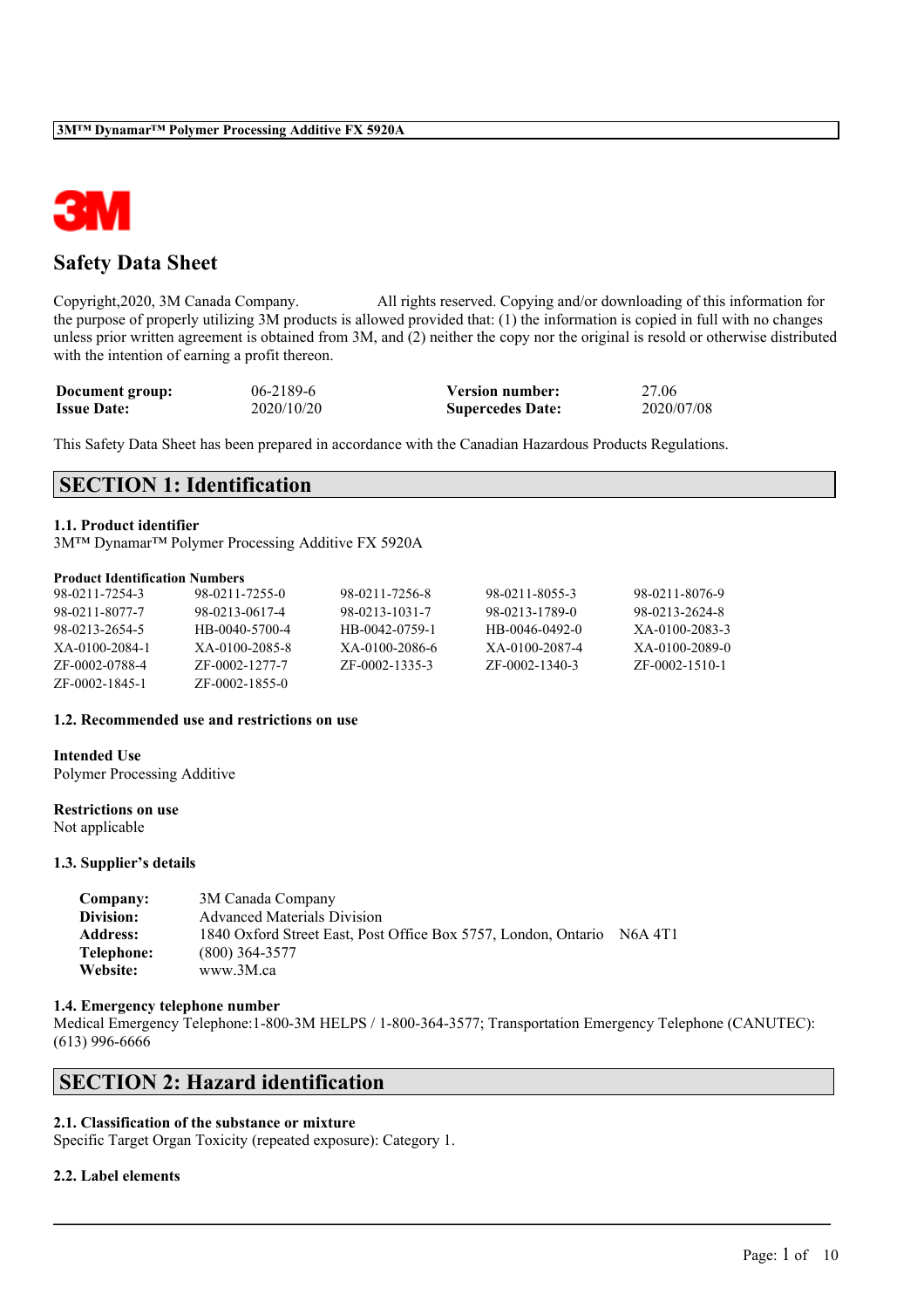**Signal word** Danger

**Symbols** Health Hazard |

**Pictograms**



### **Hazard statements**

Causes damage to organs through prolonged or repeated exposure: respiratory system |

### **Precautionary statements**

## **Prevention:**

Do not breathe dust/fume/gas/mist/vapours/spray. Do not eat, drink or smoke when using this product. Wash exposed skin thoroughly after handling.

#### **Response:**

Get medical advice/attention if you feel unwell.

### **Disposal:**

Dispose of contents/container in accordance with applicable local/regional/national/international regulations.

### **2.3. Other hazards**

May cause thermal burns. vapours liberated during processing may be hazardous if inhaled. Eye, nose, throat and lung irritation can occur from such vapours.

## **SECTION 3: Composition/information on ingredients**

This material is a mixture.

| Ingredient                  | <b>C.A.S. No.</b> | $\frac{9}{6}$ by Wt | Common Name                            |
|-----------------------------|-------------------|---------------------|----------------------------------------|
| Polyethylene Oxide          | 25322-68-3        | 70<br>$60 -$        | Poly(oxy-1,2-ethanediyl), .alpha.-     |
|                             |                   |                     | hydro-.omega.-hydroxy-                 |
| Vinylidene Fluoride-        | 19011-17-0        | $25 - 35$           | 1-Propene, $1,1,2,3,3,3$ -hexafluoro-, |
| Hexafluoropropylene Polymer |                   |                     | polymer with 1,1-difluoroethene        |
| Talc                        | 14807-96-6        | $0.40 - 3.9$        | Talc $(Mg3H2(SiO3)4)$                  |
| Calcium Carbonate           | 1471-34-1         | $\leq 5$            | Carbonic acid calcium salt (1:1)       |

# **SECTION 4: First aid measures**

## **4.1. Description of first aid measures**

#### **Inhalation:**

Remove person to fresh air. If you feel unwell, get medical attention.

#### **Skin Contact:**

Immediately flush skin with large amounts of cold water for at least 15 minutes. DO NOT ATTEMPT TO REMOVE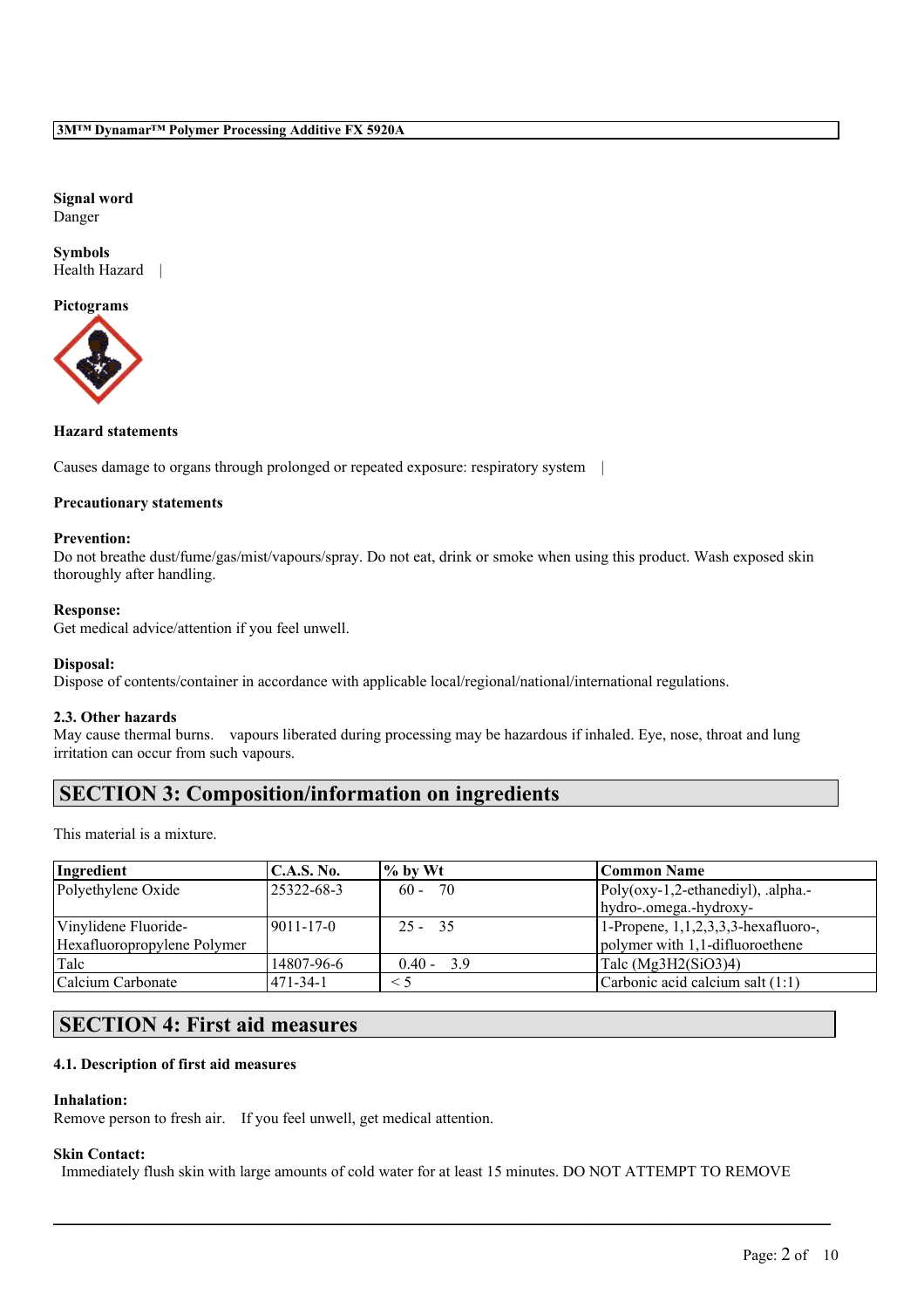MOLTEN MATERIAL. Cover affected area with a clean dressing. Get immediate medical attention.

#### **Eye Contact:**

Immediately flush eyes with large amounts of water for at least 15 minutes. DO NOT ATTEMPT TO REMOVE MOLTEN MATERIAL. Get immediate medical attention.

### **If Swallowed:**

Rinse mouth. If you feel unwell, get medical attention.

### **4.2. Most important symptoms and effects, both acute and delayed**

See Section 11.1. Information on toxicological effects.

## **4.3. Indication of any immediate medical attention and special treatment required**

Not applicable

## **SECTION 5: Fire-fighting measures**

### **5.1. Suitable extinguishing media**

In case of fire: Use a fire fighting agent suitable for ordinary combustible material such as water or foam to extinguish.

### **5.2. Special hazards arising from the substance or mixture**

Exposure to extreme heat can give rise to thermal decomposition.

### **5.3. Special protective actions for fire-fighters**

When fire fighting conditions are severe and total thermal decomposition of the product is possible, wear full protective clothing, including helmet, self-contained, positive pressure or pressure demand breathing apparatus, bunker coat and pants, bands around arms, waist and legs, face mask, and protective covering for exposed areas of the head.

## **SECTION 6: Accidental release measures**

### **6.1. Personal precautions, protective equipment and emergency procedures**

Evacuate area. Eliminate all ignition sources if safe to do so. Ventilate the area with fresh air. For large spill, or spills in confined spaces, provide mechanical ventilation to disperse or exhaust vapours, in accordance with good industrial hygiene practice. Refer to other sections of this SDS for information regarding physical and health hazards, respiratory protection, ventilation, and personal protective equipment.

### **6.2. Environmental precautions**

Avoid release to the environment.

### **6.3. Methods and material for containment and cleaning up**

Collect as much of the spilled material as possible. Use wet sweeping compound or water to avoid dusting. Sweep up. Place in a closed container approved for transportation by appropriate authorities. Clean up residue. Seal the container. Dispose of collected material as soon as possible in accordance with applicable local/regional/national/international regulations.

## **SECTION 7: Handling and storage**

## **7.1. Precautions for safe handling**

Do not breathe thermal decomposition products. Avoid skin contact with hot material. For industrial or professional use only. Not for consumer sale or use. Store work clothes separately from other clothing, food and tobacco products. Keep away from heat/sparks/open flames/hot surfaces. - No smoking. Take precautionary measures against static discharge. Do not breathe dust/fume/gas/mist/vapours/spray. Do not get in eyes, on skin, or on clothing. Do not eat, drink or smoke when using this product. Wash thoroughly after handling. Avoid contact with oxidizing agents (eg. chlorine, chromic acid etc.)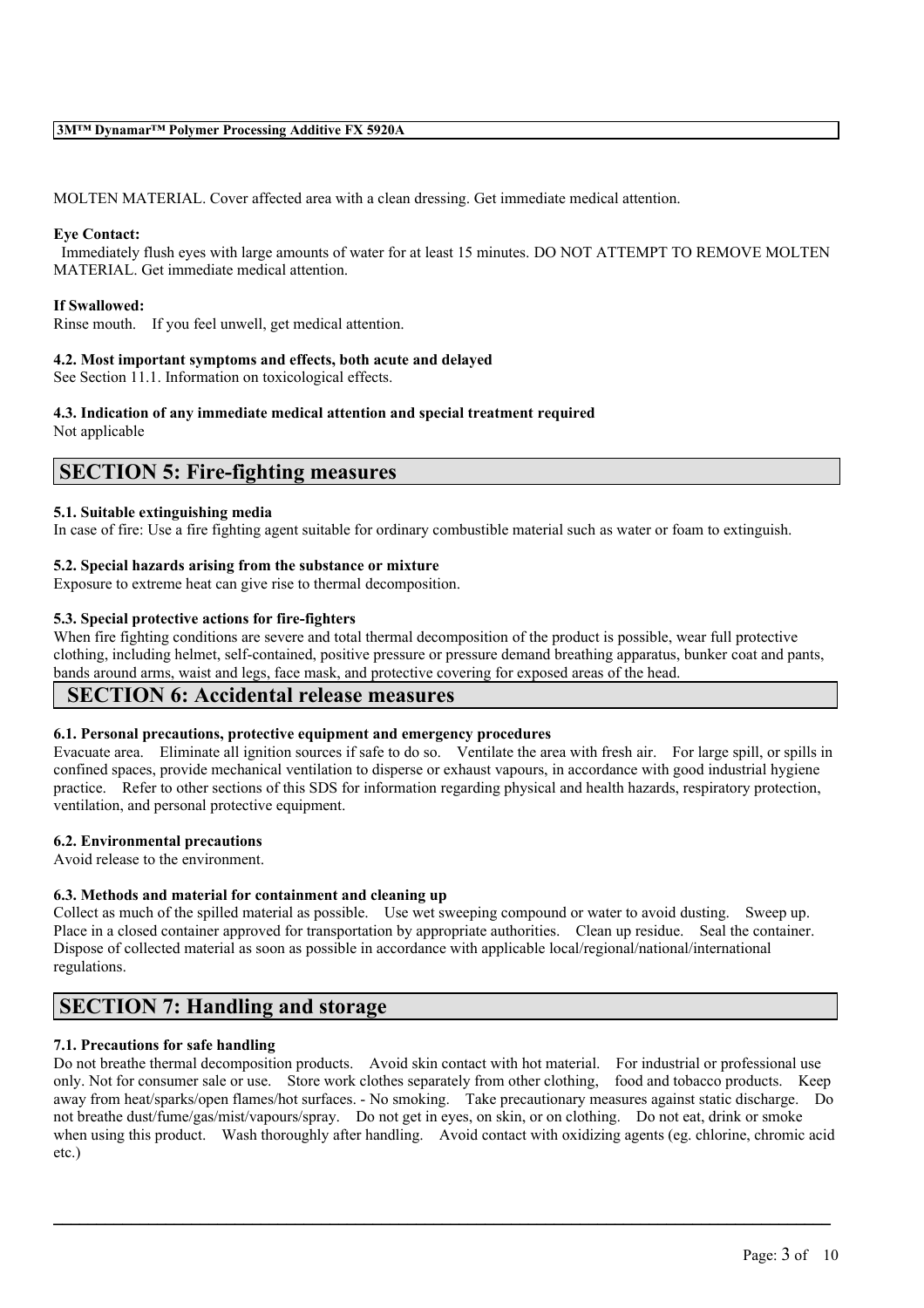## **7.2. Conditions for safe storage including any incompatibilities**

Store away from heat. Store away from oxidizing agents.

## **SECTION 8: Exposure controls/personal protection**

### **8.1. Control parameters**

#### **Occupational exposure limits**

If a component is disclosed in section 3 but does not appear in the table below, an occupational exposure limit is not available for the component.

| Ingredient                                                 | <b>C.A.S. No.</b> | Agency | Limit tvpe                    | Additional Comments |
|------------------------------------------------------------|-------------------|--------|-------------------------------|---------------------|
| Talc                                                       | 14807-96-6 ACGIH  |        | TWA(respirable fraction):2    |                     |
|                                                            |                   |        | $\text{Im} \Omega / \text{m}$ |                     |
| Polyethylene Oxide                                         | 125322-68-3  AIHA |        | $ TWA$ (as aerosol):10 mg/m3  |                     |
| $\sim$ $\sim$ $\sim$ $\sim$ $\sim$ $\sim$<br>$\sim$ $\sim$ |                   |        |                               |                     |

ACGIH : American Conference of Governmental Industrial Hygienists

AIHA : American Industrial Hygiene Association

CMRG : Chemical Manufacturer's Recommended Guidelines

TWA: Time-Weighted-Average

STEL: Short Term Exposure Limit

CEIL: Ceiling

### **8.2. Exposure controls**

### **8.2.1. Engineering controls**

For those situations where the material might be exposed to extreme overheating due to misuse or equipment failure, use with appropriate local exhaust ventilation sufficient to maintain levels of thermal decomposition products below their exposure guidelines. Use general dilution ventilation and/or local exhaust ventilation to control airborne exposures to below relevant Exposure Limits and/or control dust/fume/gas/mist/vapours/spray. If ventilation is not adequate, use respiratory protection equipment. Local exhaust required above 400 C.

### **8.2.2. Personal protective equipment (PPE)**

### **Eye/face protection**

Select and use eye/face protection to prevent contact based on the results of an exposure assessment. The following eye/face protection(s) are recommended: Full Face Shield

Indirect Vented Goggles

### **Skin/hand protection**

Select and use gloves and/or protective clothing approved to relevant local standards to prevent skin contact based on the results of an exposure assessment. Selection should be based on use factors such as exposure levels, concentration of the substance or mixture, frequency and duration, physical challenges such as temperature extremes, and other use conditions. Consult with your glove and/or protective clothing manufacturer for selection of appropriate compatible gloves/protective clothing.

Gloves made from the following material(s) are recommended: Nitrile Rubber

### **Respiratory protection**

An exposure assessment may be needed to decide if a respirator is required. If a respirator is needed, use respirators as part of a full respiratory protection program. Based on the results of the exposure assessment, select from the following respirator type(s) to reduce inhalation exposure:

 $\mathcal{L}_\mathcal{L} = \mathcal{L}_\mathcal{L} = \mathcal{L}_\mathcal{L} = \mathcal{L}_\mathcal{L} = \mathcal{L}_\mathcal{L} = \mathcal{L}_\mathcal{L} = \mathcal{L}_\mathcal{L} = \mathcal{L}_\mathcal{L} = \mathcal{L}_\mathcal{L} = \mathcal{L}_\mathcal{L} = \mathcal{L}_\mathcal{L} = \mathcal{L}_\mathcal{L} = \mathcal{L}_\mathcal{L} = \mathcal{L}_\mathcal{L} = \mathcal{L}_\mathcal{L} = \mathcal{L}_\mathcal{L} = \mathcal{L}_\mathcal{L}$ 

During heating:

Use a positive pressure supplied-air respirator if there is a potential for over exposure from an uncontrolled release, exposure levels are not known, or under any other circumstances where air-purifying respirators may not provide adequate protection.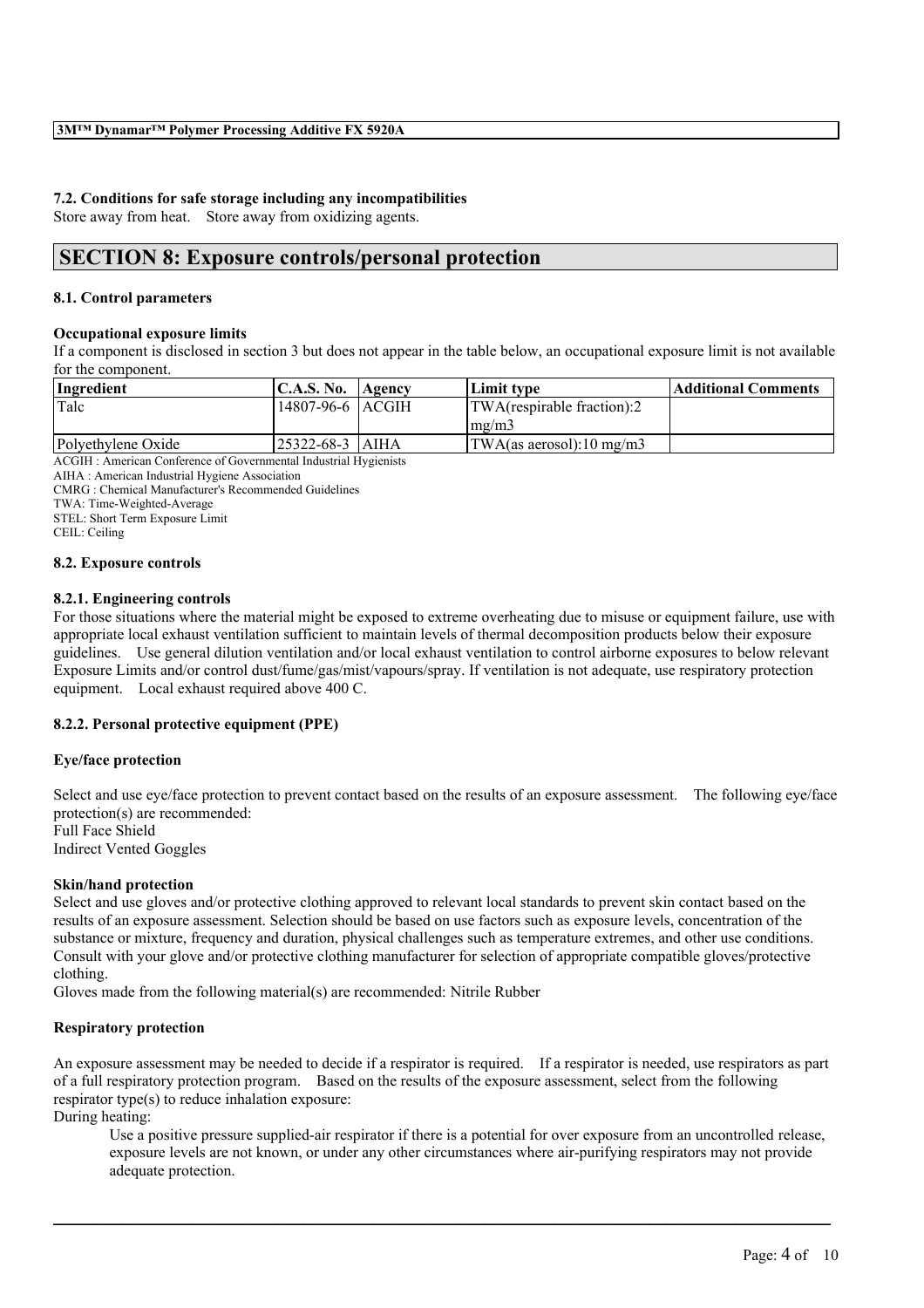Half facepiece or full facepiece air-purifying respirator suitable for particulates

For questions about suitability for a specific application, consult with your respirator manufacturer.

#### **Thermal hazards**

Wear heat insulating gloves when handling hot material to prevent thermal burns.

## **SECTION 9: Physical and chemical properties**

## **9.1. Information on basic physical and chemical properties**

| <b>Physical state</b>                                                             | Solid                                           |  |
|-----------------------------------------------------------------------------------|-------------------------------------------------|--|
| <b>Specific Physical Form:</b>                                                    | Granules                                        |  |
|                                                                                   |                                                 |  |
| Colour                                                                            | White                                           |  |
| Odour                                                                             | Odourless                                       |  |
| <b>Odour threshold</b>                                                            | No Data Available                               |  |
| pH                                                                                | Not Applicable                                  |  |
| <b>Melting point/Freezing point</b>                                               | Not Applicable                                  |  |
| <b>Boiling point</b>                                                              | Not Applicable                                  |  |
| <b>Flash Point</b>                                                                | 229 °C [Test Method: Pensky-Martens Closed Cup] |  |
| <b>Evaporation rate</b>                                                           | Not Applicable                                  |  |
| Flammability (solid, gas)                                                         | Not Classified                                  |  |
| <b>Flammable Limits(LEL)</b>                                                      | No Data Available                               |  |
| <b>Flammable Limits(UEL)</b>                                                      | No Data Available                               |  |
| <b>Vapour Pressure</b>                                                            | Not Applicable                                  |  |
| <b>Viscosity/Kinematic Viscosity</b><br><b>Viscosity/Kinematic</b> Not Applicable |                                                 |  |
| <b>Viscosity</b>                                                                  |                                                 |  |
| <b>Density</b>                                                                    | $1.15$ g/cm3                                    |  |
| <b>Relative density</b>                                                           | 1.15<br>$[RefStd:WATER=1]$                      |  |
| <b>Water solubility</b>                                                           | Moderate                                        |  |
| Solubility- non-water                                                             | No Data Available                               |  |
| Partition coefficient: n-octanol/water                                            | No Data Available                               |  |
| <b>Autoignition temperature</b>                                                   | 341 °C [Details: ASTM D-1929]                   |  |
| <b>Decomposition temperature</b>                                                  | No Data Available                               |  |
| <b>Viscosity/Kinematic Viscosity</b>                                              | Not Applicable                                  |  |
| <b>Volatile Organic Compounds</b>                                                 | Not Applicable                                  |  |
| <b>Percent volatile</b>                                                           | Not Applicable                                  |  |
| <b>VOC Less H2O &amp; Exempt Solvents</b>                                         | Not Applicable                                  |  |
| <b>Bulk density</b>                                                               | $0.7$ g/cm3                                     |  |
|                                                                                   |                                                 |  |

#### **Nanoparticles**

This material does not contain nanoparticles.

## **SECTION 10: Stability and reactivity**

### **10.1. Reactivity**

This material may be reactive with certain agents under certain conditions - see the remaining headings in this section.

 $\mathcal{L}_\mathcal{L} = \mathcal{L}_\mathcal{L} = \mathcal{L}_\mathcal{L} = \mathcal{L}_\mathcal{L} = \mathcal{L}_\mathcal{L} = \mathcal{L}_\mathcal{L} = \mathcal{L}_\mathcal{L} = \mathcal{L}_\mathcal{L} = \mathcal{L}_\mathcal{L} = \mathcal{L}_\mathcal{L} = \mathcal{L}_\mathcal{L} = \mathcal{L}_\mathcal{L} = \mathcal{L}_\mathcal{L} = \mathcal{L}_\mathcal{L} = \mathcal{L}_\mathcal{L} = \mathcal{L}_\mathcal{L} = \mathcal{L}_\mathcal{L}$ 

### **10.2. Chemical stability**

Stable.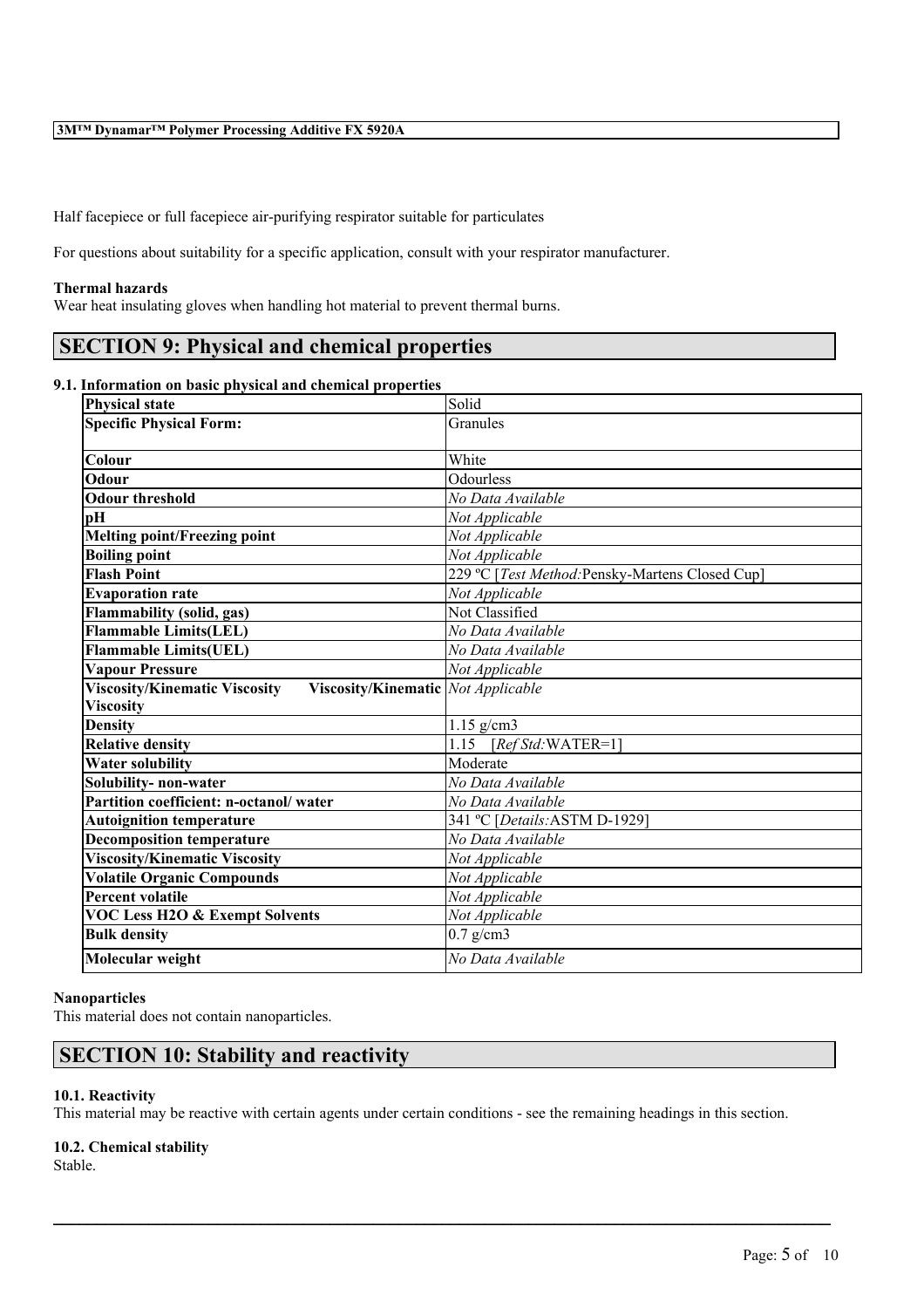#### **10.3. Possibility of hazardous reactions**

Hazardous polymerization will not occur.

#### **10.4. Conditions to avoid**

Sparks and/or flames

#### **10.5. Incompatible materials**

Strong oxidizing agents Al or Mg powder and high/shear temperature conditions

#### **10.6. Hazardous decomposition products**

| Substance                     | Condition                                   |  |
|-------------------------------|---------------------------------------------|--|
| Carbonyl Fluoride             | At Elevated Temperatures - $>300^{\circ}$ C |  |
| Formaldehyde                  | At Elevated Temperatures - $>300^{\circ}$ C |  |
| Carbon monoxide               | At Elevated Temperatures - $>300^{\circ}$ C |  |
| Carbon dioxide                | At Elevated Temperatures - $>300^{\circ}$ C |  |
| Hydrogen Fluoride             | At Elevated Temperatures - $>300^{\circ}$ C |  |
| Toxic Vapor, Gas, Particulate | At Elevated Temperatures - $>300^{\circ}$ C |  |
|                               |                                             |  |

Extreme heat arising from situations such as misuse or equipment failure can generate hydrogen fluoride as a decomposition product.

## **SECTION 11: Toxicological information**

The information below may not be consistent with the material classification in Section 2 if specific ingredient **classifications are mandated by a competent authority. In addition, toxicological data on ingredients may not be** reflected in the material classification and/or the signs and symptoms of exposure, because an ingredient may be present below the threshold for labeling, an ingredient may not be available for exposure, or the data may not be **relevant to the material as a whole.**

### **11.1. Information on Toxicological effects**

#### **Signs and Symptoms of Exposure**

#### Based on test data and/or information on the components, this material may produce the following health effects:

#### **Inhalation:**

During heating:

Polymer Fume Fever: Sign/symptoms may include chest pain or tightness, shortness of breath, cough, malaise, muscle aches, increased heart rate, fever, chills, sweats, nausea and headache.

#### **Skin Contact:**

During heating:

Thermal Burns: Signs/symptoms may include intense pain, redness and swelling, and tissue destruction. Mechanical Skin irritation: Signs/symptoms may include abrasion, redness, pain, and itching.

#### **Eye Contact:**

#### During heating:

Thermal Burns: Signs/symptoms may include severe pain, redness and swelling, and tissue destruction. Mechanical eye irritation: Signs/symptoms may include pain, redness, tearing and corneal abrasion.

#### **Ingestion:**

Gastrointestinal Irritation: Signs/symptoms may include abdominal pain, stomach upset, nausea, vomiting and diarrhea.

 $\mathcal{L}_\mathcal{L} = \mathcal{L}_\mathcal{L} = \mathcal{L}_\mathcal{L} = \mathcal{L}_\mathcal{L} = \mathcal{L}_\mathcal{L} = \mathcal{L}_\mathcal{L} = \mathcal{L}_\mathcal{L} = \mathcal{L}_\mathcal{L} = \mathcal{L}_\mathcal{L} = \mathcal{L}_\mathcal{L} = \mathcal{L}_\mathcal{L} = \mathcal{L}_\mathcal{L} = \mathcal{L}_\mathcal{L} = \mathcal{L}_\mathcal{L} = \mathcal{L}_\mathcal{L} = \mathcal{L}_\mathcal{L} = \mathcal{L}_\mathcal{L}$ 

#### **Additional Health Effects:**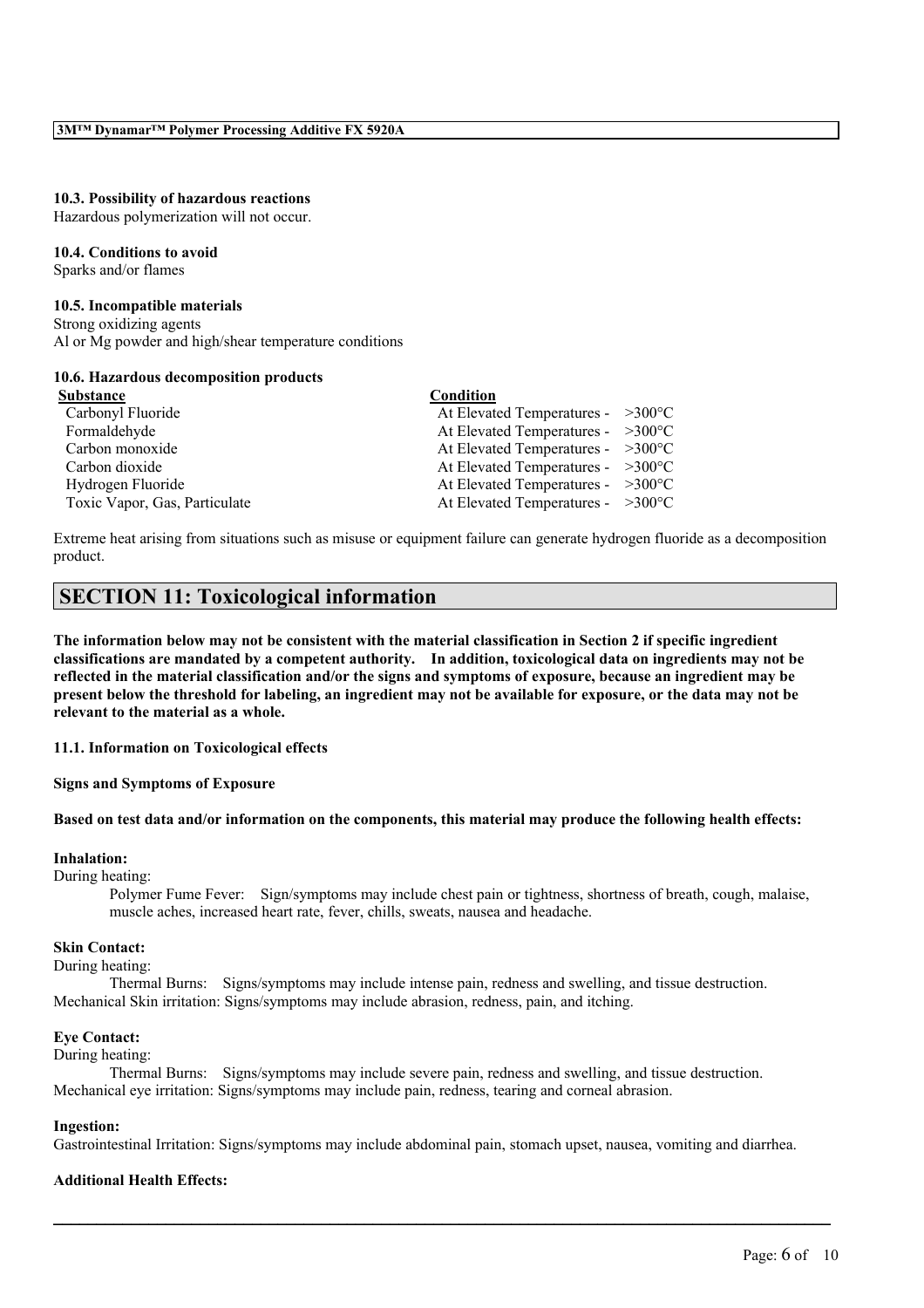#### **Prolonged or repeated exposure may cause target organ effects:**

Pneumoconiosis: Sign/symptoms may include persistent cough, breathlessness, chest pain, increased amounts of sputum, and changes in lung function tests.

#### **Toxicological Data**

If a component is disclosed in section 3 but does not appear in a table below, either no data are available for that endpoint or the data are not sufficient for classification.

#### **Acute Toxicity**

| Name                                            | Route       | <b>Species</b> | Value                                             |
|-------------------------------------------------|-------------|----------------|---------------------------------------------------|
| Overall product                                 | Ingestion   |                | No data available; calculated $ATE > 5,000$ mg/kg |
| Polyethylene Oxide                              | Dermal      | Rabbit         | $LD50 > 20,000$ mg/kg                             |
| Polyethylene Oxide                              | Ingestion   | Rat            | LD50 $32,770$ mg/kg                               |
| Vinylidene Fluoride-Hexafluoropropylene Polymer | Dermal      |                | LD50 estimated to be $> 5,000$ mg/kg              |
| Vinylidene Fluoride-Hexafluoropropylene Polymer | Ingestion   | Rat            | LD50<br>$6,000 \text{ mg/kg}$                     |
| Talc                                            | Dermal      |                | LD50 estimated to be $> 5,000$ mg/kg              |
| Talc                                            | Ingestion   |                | LD50 estimated to be $> 5,000$ mg/kg              |
| Calcium Carbonate                               | Dermal      | Rat            | $LD50 > 2,000$ mg/kg                              |
| Calcium Carbonate                               | Inhalation- | Rat            | $LC50$ 3 mg/l                                     |
|                                                 | Dust/Mist   |                |                                                   |
|                                                 | (4 hours)   |                |                                                   |
| Calcium Carbonate                               | Ingestion   | Rat            | LD50<br>$6,450$ mg/kg                             |

 $\overline{ATE}$  = acute toxicity estimate

#### **Skin Corrosion/Irritation**

| Name                                            | <b>Species</b> | Value                     |
|-------------------------------------------------|----------------|---------------------------|
|                                                 |                |                           |
| Polvethylene Oxide                              | Rabbit         | Minimal irritation        |
| Vinylidene Fluoride-Hexafluoropropylene Polymer | Rabbit         | No significant irritation |
| Talc                                            | Rabbit         | No significant irritation |
| Calcium Carbonate                               | Rabbit         | No significant irritation |

#### **Serious Eye Damage/Irritation**

| Name<br><b>Species</b>                          |        | Value                     |
|-------------------------------------------------|--------|---------------------------|
|                                                 |        |                           |
| Polvethylene Oxide                              | Rabbit | Mild irritant             |
| Vinylidene Fluoride-Hexafluoropropylene Polymer | Rabbit | Mild irritant             |
| Talc                                            | Rabbit | No significant irritation |
| Calcium Carbonate                               | Rabbit | No significant irritation |

## **Skin Sensitization**

| $\rightarrow$<br>Name                     | $\sim$<br><b>Species</b> | $\mathbf{v}$ $\mathbf{v}$<br>⁄ alue |
|-------------------------------------------|--------------------------|-------------------------------------|
| $D_{\alpha}$<br>Ivethvlene<br>Oxide<br>vı | $\sim$<br>Guinea         | . .<br>classified<br>Not            |
|                                           | pig                      |                                     |

#### **Respiratory Sensitization**

| Name | $\sim$<br><b>Species</b> | <b>WY B</b><br>Value             |
|------|--------------------------|----------------------------------|
| Talc | Human                    | $\cdot$ $\sim$<br>Not classified |

#### **Germ Cell Mutagenicity**

| Name               | Route    | Value         |
|--------------------|----------|---------------|
|                    |          |               |
| Polvethylene Oxide | In Vitro | Not mutagenic |
| Polvethylene Oxide | In vivo  | Not mutagenic |
| Talc               | In Vitro | Not mutagenic |
| Talc               | In vivo  | Not mutagenic |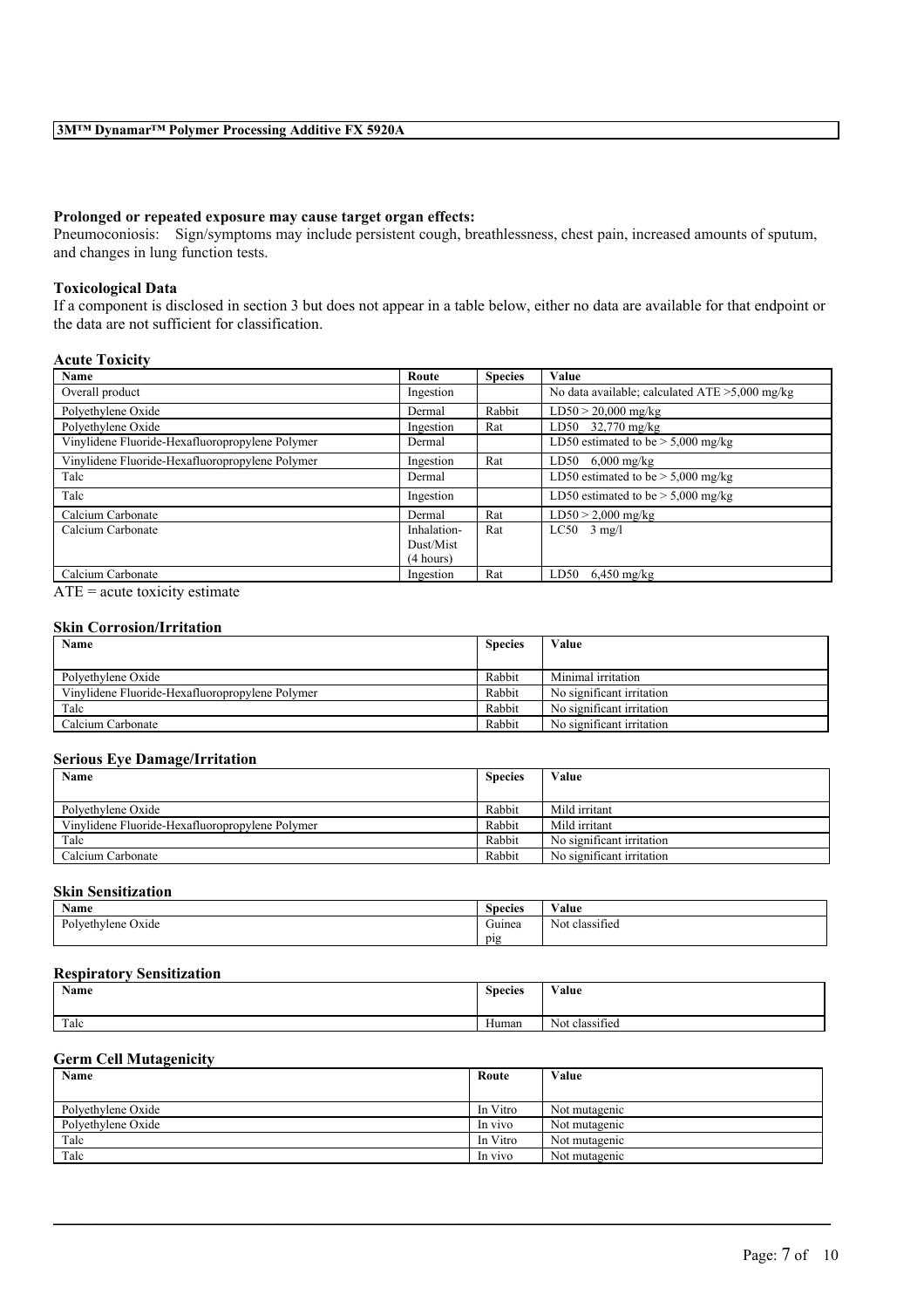## **Carcinogenicity**

| Name               | Route      | Species | Value                                          |
|--------------------|------------|---------|------------------------------------------------|
| Polvethylene Oxide | Ingestion  | Rat     | Not carcinogenic                               |
| Talc               | Inhalation | Rat     | Some positive data exist, but the data are not |
|                    |            |         | sufficient for classification                  |

## **Reproductive Toxicity**

## **Reproductive and/or Developmental Effects**

| Name               | Route                   | Value                                                 | <b>Species</b> | <b>Test result</b>                           | <b>Exposure</b><br><b>Duration</b>    |
|--------------------|-------------------------|-------------------------------------------------------|----------------|----------------------------------------------|---------------------------------------|
| Polyethylene Oxide | Ingestion               | Not classified for female reproduction                | Rat            | <b>NOAEL 1,125</b><br>mg/kg/day              | during<br>gestation                   |
| Polyethylene Oxide | Ingestion               | Not classified for male reproduction                  | Rat            | <b>NOAEL 5699</b><br>$+/- 1341$<br>mg/kg/day | 5 days                                |
| Polyethylene Oxide | <b>Not</b><br>Specified | Not classified for reproduction and/or<br>development |                | <b>NOEL N/A</b>                              |                                       |
| Polyethylene Oxide | Ingestion               | Not classified for development                        | Mouse          | <b>NOAEL 562</b><br>mg/animal/da             | during<br>gestation                   |
| Talc               | Ingestion               | Not classified for development                        | Rat            | <b>NOAEL 1,600</b><br>mg/kg                  | during<br>organogenesi<br>S           |
| Calcium Carbonate  | Ingestion               | Not classified for development                        | Rat            | <b>NOAEL 625</b><br>mg/kg/day                | premating $\&$<br>during<br>gestation |

### **Target Organ(s)**

## **Specific Target Organ Toxicity - single exposure**

| Name               | Route      | Target Organ(s)        | Value          | <b>Species</b> | <b>Test result</b>    | Exposure        |
|--------------------|------------|------------------------|----------------|----------------|-----------------------|-----------------|
|                    |            |                        |                |                |                       | <b>Duration</b> |
| Polvethylene Oxide | Inhalation | respiratory irritation | Not classified | Rat            | <b>NOAEL</b>          | 2 weeks         |
|                    |            |                        |                |                | $1.008 \text{ m}$ g/l |                 |
| Calcium Carbonate  | Inhalation | respiratory system     | Not classified | Rat            | <b>NOAEL</b>          | 90 minutes      |
|                    |            |                        |                |                | $0.812 \text{ m}$ g/l |                 |

### **Specific Target Organ Toxicity - repeated exposure**

| Name                                                   | Route      | <b>Target Organ(s)</b>                                                                                          | Value                                                             | <b>Species</b> | <b>Test result</b>                 | <b>Exposure</b><br><b>Duration</b> |
|--------------------------------------------------------|------------|-----------------------------------------------------------------------------------------------------------------|-------------------------------------------------------------------|----------------|------------------------------------|------------------------------------|
| Polyethylene Oxide                                     | Inhalation | respiratory system                                                                                              | Not classified                                                    | Rat            | NOAEL<br>$1.008 \text{ mg/l}$      | 2 weeks                            |
| Polyethylene Oxide                                     | Ingestion  | kidney and/or<br>bladder   heart  <br>endocrine system  <br>hematopoietic<br>system   liver  <br>nervous system | Not classified                                                    | Rat            | <b>NOAEL</b><br>5,640<br>mg/kg/day | 13 weeks                           |
| Vinylidene Fluoride-<br>Hexafluoropropylene<br>Polymer | Ingestion  | liver                                                                                                           | Not classified                                                    | Rat            | NOAEL<br>10,000<br>mg/kg/day       | 2 weeks                            |
| Talc                                                   | Inhalation | pneumoconiosis                                                                                                  | Causes damage to organs through<br>prolonged or repeated exposure | Human          | <b>NOAEL Not</b><br>available      | occupational<br>exposure           |
| Talc                                                   | Inhalation | pulmonary fibrosis<br>respiratory system                                                                        | Not classified                                                    | Rat            | <b>NOAEL 18</b><br>mg/m3           | 113 weeks                          |
| Calcium Carbonate                                      | Inhalation | respiratory system                                                                                              | Not classified                                                    | Human          | <b>NOAEL Not</b><br>available      | occupational<br>exposure           |

## **Aspiration Hazard**

For the component/components, either no data are currently available or the data are not sufficient for classification.

## Please contact the address or phone number listed on the first page of the SDS for additional toxicological information **on this material and/or its components.**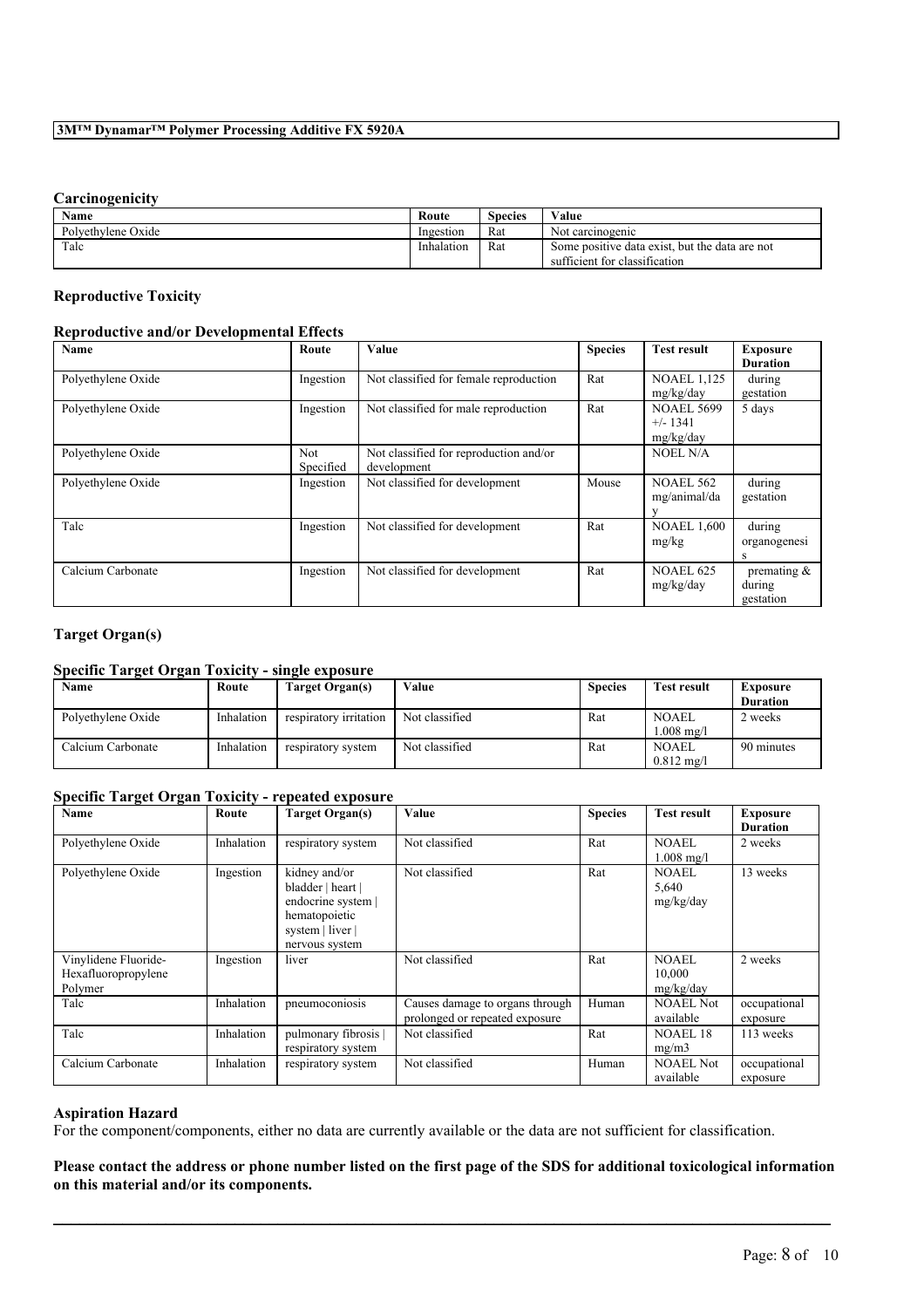# **SECTION 12: Ecological information**

No data available.

## **SECTION 13: Disposal considerations**

### **13.1. Disposal methods**

Dispose of contents/ container in accordance with the local/regional/national/international regulations.

Dispose of waste product in a permitted industrial waste facility. As a disposal alternative, incinerate in a permitted waste incineration facility. Proper destruction may require the use of additional fuel during incineration processes. Combustion products will include halogen acid (HCl/HF/HBr). Facility must be capable of handling halogenated materials. Empty drums/barrels/containers used for transporting and handling hazardous chemicals (chemical substances/mixtures/preparations classified as Hazardous as per applicable regulations) shall be considered, stored, treated  $\&$  disposed of as hazardous wastes unless otherwise defined by applicable waste regulations. Consult with the respective regulating authorities to determine the available treatment and disposal facilities.

## **SECTION 14: Transport Information**

For Transport Information, please visit http://3M.com/Transportinfo or call 1-800-364-3577 or 651-737-6501.

# **SECTION 15: Regulatory information**

### **15.1. Safety, health and environmental regulations/legislation specific for the substance or mixture**

### **Global inventory status**

Contact 3M for more information. The components of this material are in compliance with the provisions of the Korea Chemical Control Act. Certain restrictions may apply. Contact the selling division for additional information. The components of this material are in compliance with the provisions of Australia National Industrial Chemical Notification and Assessment Scheme (NICNAS). Certain restrictions may apply. Contact the selling division for additional information. The components of this material are in compliance with the provisions of Japan Chemical Substance Control Law. Certain restrictions may apply. Contact the selling division for additional information. The components of this material are in compliance with the provisions of Philippines RA 6969 requirements. Certain restrictions may apply. Contact the selling division for additional information. The components of this product are in compliance with the new substance notification requirements of CEPA. This product complies with Measures on Environmental Management of New Chemical Substances. All ingredients are listed on or exempt from on China IECSC inventory. The components of this product are in compliance with the chemical notification requirements of TSCA. All required components of this product are listed on the active portion of the TSCA Inventory.

## **SECTION 16: Other information**

National Fire Protection Association (NFPA) hazard ratings are designed for use by emergency response personnel to address the hazards that are presented by short-term, acute exposure to a material under conditions of fire, spill, or similar emergencies. Hazard ratings are primarily based on the inherent physical and toxic properties of the material but also include the toxic properties of combustion or decomposition products that are known to be generated in **significant quantities.**

**Health:** 3 **Flammability:** 1 **Instability:** 0 **Special Hazards:** None

National Fire Protection Association (NFPA) hazard ratings are designed for use by emergency response personnel to address the hazards that are presented by short-term, acute exposure to a material under conditions of fire, spill, or similar